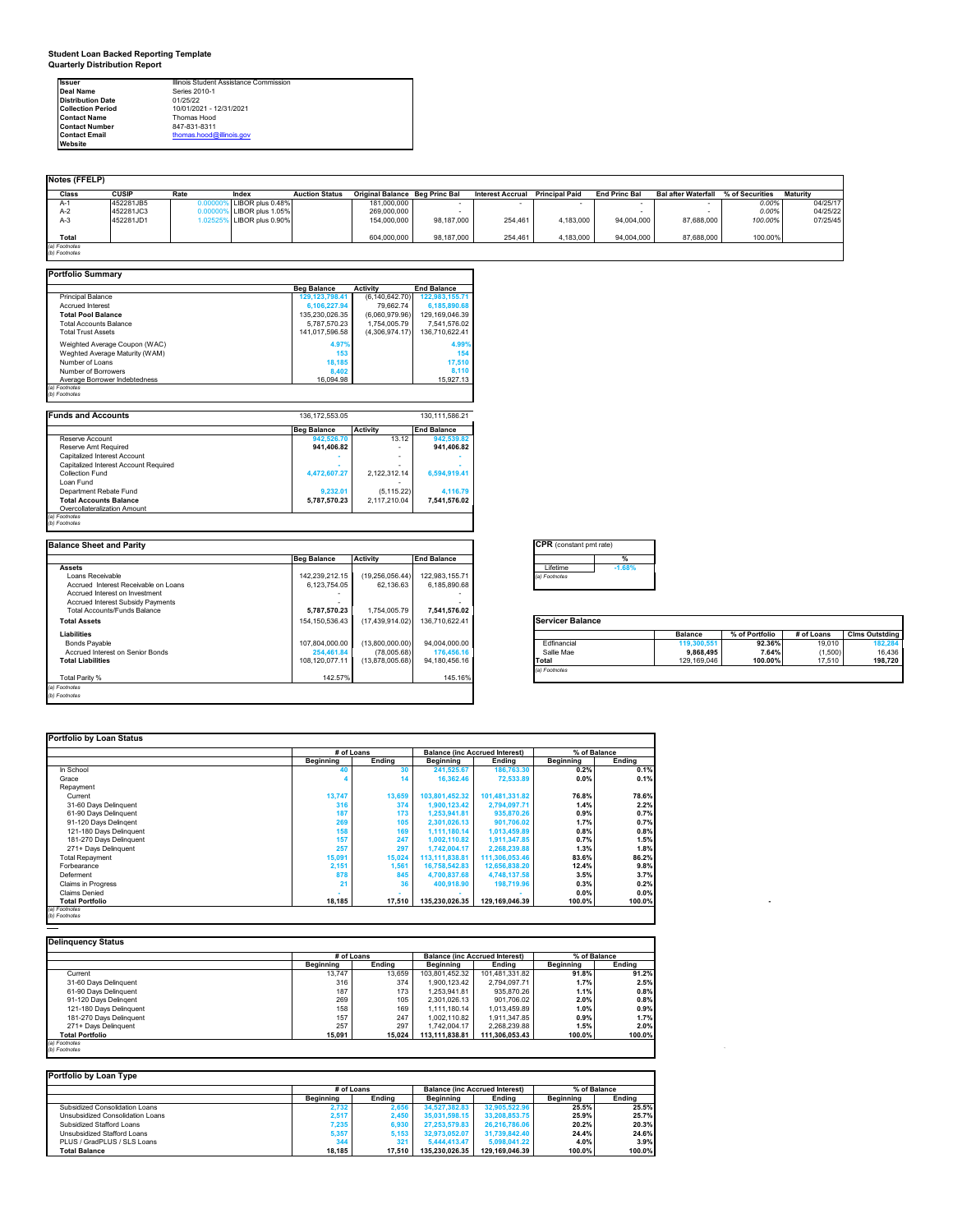| (a) Footnotes |
|---------------|
| (b) Footnotes |

|                      | # of Loans |        |                | <b>Balance (inc Accrued Interest)</b> | % of Balance |               |
|----------------------|------------|--------|----------------|---------------------------------------|--------------|---------------|
|                      | Beainnina  | Endina | Beainnina      | Endina                                | Beainnina    | <b>Ending</b> |
| 4 Year or Graduate   | 13.915     | 13.597 | 112.410.061.82 | 107.815.266.39                        | 83.1%        | 83.5%         |
| 2-Year               | 3,331      | 3,082  | 13.824.983.23  | 13.198.469.12                         | 10.2%        | 10.2%         |
| Prop./Tech./Voc.     | 722        | 638    | 3.108.850.25   | 2,787,725.92                          | 2.3%         | 2.2%          |
| Other Loans          | 217        | 193    | 5,886,131,05   | 5.367.584.96                          | 4.4%         | 4.2%          |
| <b>Total Balance</b> | 18.185     | 17.510 | 135.230.026.35 | 129.169.046.39                        | 100.0%       | 100.0%        |

| <b>Portfolio Indices</b> |                  |                |                  |            |  |
|--------------------------|------------------|----------------|------------------|------------|--|
|                          |                  | <b>Balance</b> |                  | % of Total |  |
|                          | <b>Beainning</b> | Endina         | <b>Beainning</b> | Endina     |  |
| <b>Fixed Loans</b>       | 114,905,778,33   | 111.027.745.55 | 85.0%            | 86.0%      |  |
| T-Bill Loans             | 19,875,375,12    | 17.739.136.80  | 14.7%            | 13.7%      |  |
| 1 Year CMT               | 448,872.90       | 402.164.04     | 0.3%             | 0.3%       |  |
| <b>Total Balance</b>     | 135.230.026.35   | 129.169.046.39 | 100.0%           | 100.0%     |  |
| (a) Footnotes            |                  |                |                  |            |  |
| (b) Footnotes            |                  |                |                  |            |  |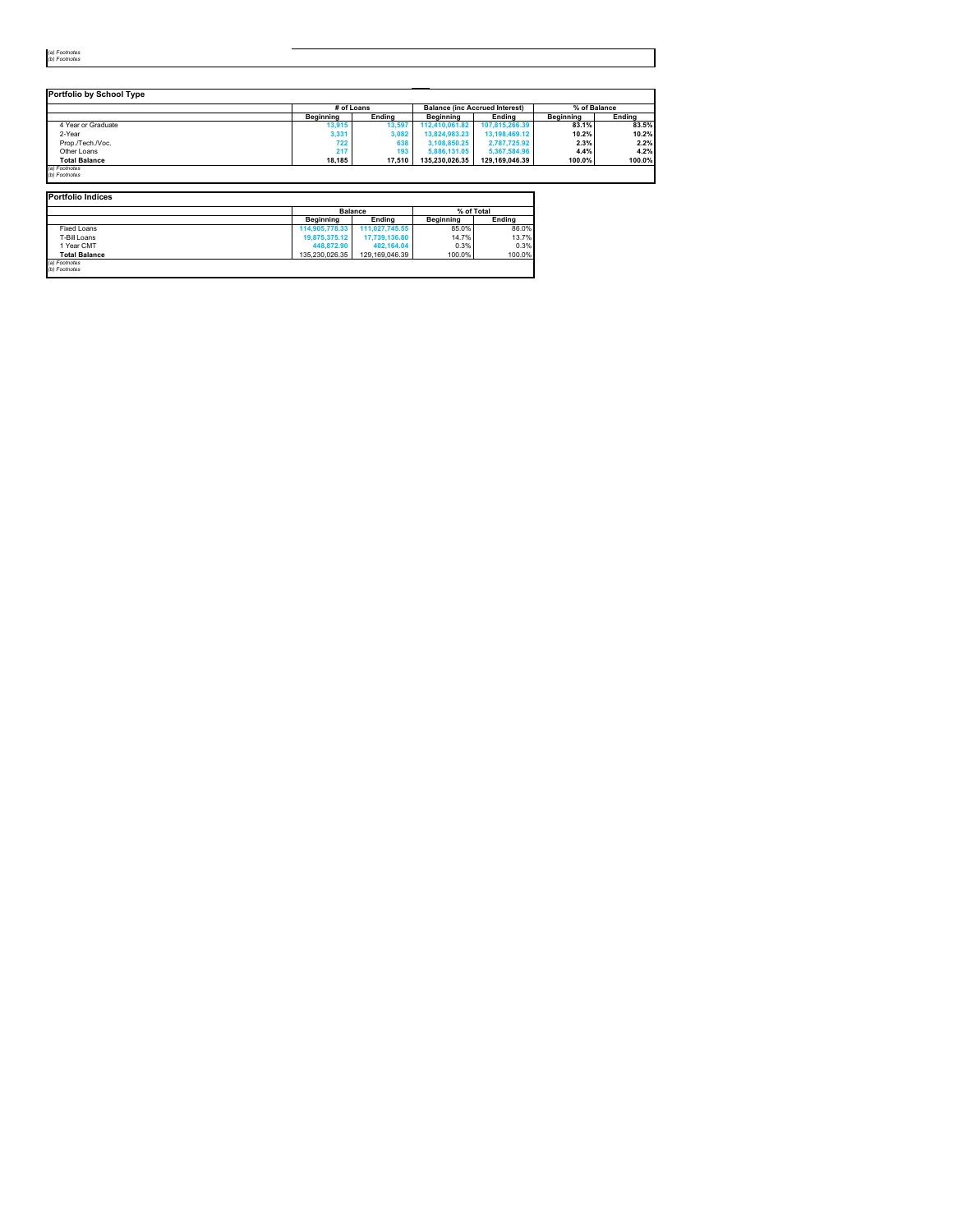#### **Student Loan Backed Reporting Template**

**Monitoring Waterfall and Collections**

| <b>Distribution Date</b><br>25-Jan-22<br>10/01/2021 - 12/31/2021<br><b>Collection Period</b> |                            |                                                                 |                            |
|----------------------------------------------------------------------------------------------|----------------------------|-----------------------------------------------------------------|----------------------------|
| <b>Collection Activity</b>                                                                   |                            |                                                                 |                            |
| <b>Collection Account</b>                                                                    | (As of Date)<br>12/31/2021 | <b>Fees Due for Current Period</b>                              | (As of Date)<br>12/31/2021 |
| <b>Collection Amount Received</b>                                                            |                            | <b>Trustee Fees</b>                                             | 1.410.06                   |
| Recoveries                                                                                   |                            | <b>Servicing Fees</b>                                           | 38.504.03                  |
| Reserve Account                                                                              |                            | <b>Administration Fees</b>                                      | 15,571.88                  |
| Excess of Required Reserve Account                                                           | 1,133.00                   | Subordinate Administration Fees                                 | 31,143.75                  |
| Interest on Investment Earnings                                                              |                            | Other Fees                                                      |                            |
| Capitalized Interest Account (after a stepdown or release date)                              |                            | <b>Total Fees</b>                                               | 86,629.72                  |
| Prefunding Account (after release date)                                                      |                            |                                                                 |                            |
| Payments from Guarantor                                                                      | 613,608.37                 |                                                                 |                            |
| Sale Proceeds                                                                                |                            |                                                                 |                            |
| Advances or Reimbursements                                                                   |                            |                                                                 |                            |
| Reimbursements by Guarantors                                                                 |                            |                                                                 |                            |
| Reimbursements by Servicers/Sellers                                                          |                            | <b>Cumulative Default Rate</b>                                  | (As of Date)               |
| Prepayments                                                                                  |                            |                                                                 | 12/31/2021                 |
| Purchased by Servicers/Sellers                                                               |                            |                                                                 |                            |
| Prior Month's Allocations or Adjustments                                                     |                            | <b>Current Period's Defaults</b>                                | 625,605.87                 |
| Investment Income                                                                            |                            | <b>Cumulative Defaults</b>                                      | 97,073,988.85              |
| All Fees                                                                                     |                            | <b>Cumulative Default Rate</b>                                  | 15.45%                     |
| Other Amounts Received in Collection                                                         | 5,980,178.04               | Cumulative Recoveries (including reimbursements and collections | 96,067,582.37              |
|                                                                                              |                            | <b>Cumulative Net Loss</b>                                      | 1.04%                      |
| <b>Total Available Funds</b>                                                                 | 6,594,919.41               |                                                                 |                            |
| (a) Footnotes                                                                                |                            | (a) Footnotes                                                   |                            |
| (b) Footnotes                                                                                |                            |                                                                 |                            |

| As of Date) | <b>Fees Due for Current Period</b> | (As of Date) |
|-------------|------------------------------------|--------------|
| 12/31/2021  |                                    | 12/31/2021   |
|             | <b>Trustee Fees</b>                | 1.410.06     |
| ۰           | <b>Servicing Fees</b>              | 38,504.03    |
|             | <b>Administration Fees</b>         | 15,571.88    |
| 1,133.00    | Subordinate Administration Fees    | 31,143.75    |
|             | Other Fees                         |              |
|             | <b>Total Fees</b>                  | 86.629.72    |

| <b>Cumulative Default Rate</b>                                  | (As of Date)  |
|-----------------------------------------------------------------|---------------|
|                                                                 | 12/31/2021    |
| <b>Current Period's Defaults</b>                                | 625,605.87    |
| <b>Cumulative Defaults</b>                                      | 97,073,988.85 |
| <b>Cumulative Default Rate</b>                                  | 15.45%        |
| Cumulative Recoveries (including reimbursements and collections | 96,067,582.37 |
| <b>Cumulative Net Loss</b>                                      | 1.04%         |
|                                                                 |               |
|                                                                 |               |
| (a) Footnotes                                                   |               |

# **Waterfall Activity**

| Waterfall for Distribution                                                                                                     | <b>Amount Due</b> | <b>Amount Remaining</b> |
|--------------------------------------------------------------------------------------------------------------------------------|-------------------|-------------------------|
| <b>Total Net Available Funds</b>                                                                                               | 6,594,919.41      |                         |
| First: Payments requred under any applicable joint sharing agreement                                                           |                   |                         |
| Second: Trustee fees and expenses and any unpaid trustee fees and expenses                                                     | 1,410.06          |                         |
| Third: Servicing fees and expenses and prior unpaid servicing fees and expenses                                                |                   |                         |
| Fourth: Administration fees and expenses and any prior unpaid administration fees and expenses                                 | 31,143.75         |                         |
| Fifth: Interest on the Notes<br>$A-1$ :<br>$A-2:$<br>$A-3$                                                                     | 245,968.99        |                         |
| Sixth: Amounts necessary to restore the Reserve Fund to the specified Reserve Fund balance                                     |                   |                         |
| Seventh: Principal payments in the amount of the Principal Distribution Amount<br>$A-1:$<br>$A-2:$<br>$A-3$                    | 6,060,000.00      |                         |
| Eighth: Subordinated administration fees and expenses and any prior unpaid subordinated administration fees and expenses       |                   |                         |
| Ninth: Any unpaid carryover servicing fees                                                                                     | 253.42            |                         |
| Tenth: To pay accelerated payments of principal to the Noteholders until they are paid in full<br>$A-1$ :<br>$A-2:$<br>$A-3$ : | 256,000.00        |                         |

| <b>Principal and Interest Distributions</b> |            |              |
|---------------------------------------------|------------|--------------|
|                                             | As of Date | 12/31/2021   |
| Quarterly Interest Due                      |            | 245.968.99   |
| Quarterly Interest Paid                     |            | 245.968.99   |
| <b>Interest Shortfall</b>                   |            |              |
| Interest Carryover Due                      |            |              |
| Interest Carryover Paid                     |            |              |
| <b>Interest Carryover</b>                   |            |              |
| Quarterly Principal Distribution Amount     |            | 6.316.000.00 |
| Quarterly Principal Paid                    |            | 6.316.000.00 |
| Shortfall                                   |            |              |
| <b>Total Distribution Amount</b>            |            | 6.561.968.99 |

| <b>Principal and Interest Distributions</b> | Class A-1                | Class A-2                | Class A-3    |
|---------------------------------------------|--------------------------|--------------------------|--------------|
|                                             |                          |                          |              |
| Quarterly Interest Due                      | $\overline{\phantom{0}}$ | ٠                        | 245.968.99   |
| Quarterly Interest Paid                     |                          | $\overline{\phantom{0}}$ | 245,968.99   |
| <b>Interest Shortfall</b>                   |                          | ۰                        |              |
| Interest Carryover Due                      | $\overline{\phantom{0}}$ | $\overline{\phantom{0}}$ |              |
| Interest Carryover Paid                     |                          | $\overline{\phantom{0}}$ |              |
| <b>Interest Carryover</b>                   |                          | ۰                        |              |
| Quarterly Principal Distribution Amount     |                          | ٠                        | 6,316,000.00 |
| Quarterly Principal Paid                    |                          | $\overline{\phantom{0}}$ | 6,316,000.00 |
| Shortfall                                   |                          | ٠                        |              |
| <b>Total Distribution Amount</b>            |                          | ۰                        | 6,561,968.99 |
|                                             |                          |                          |              |